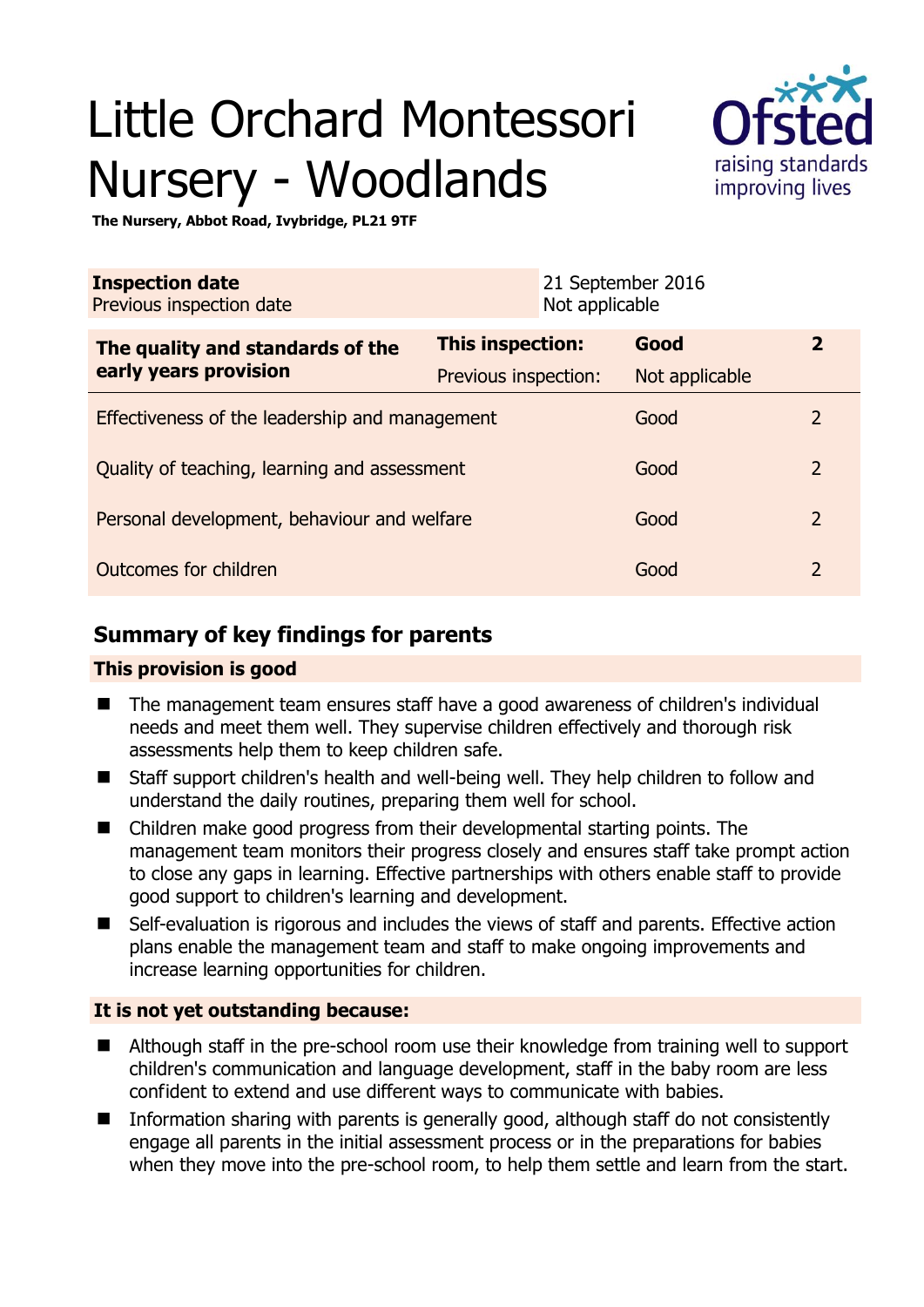## **What the setting needs to do to improve further**

#### **To further improve the quality of the early years provision the provider should:**

- $\blacksquare$  extend the support to babies, to encourage their communication and language development further
- $\blacksquare$  engage all parents more consistently in the assessment process from the start, to share what they know about their children's abilities, and involve them more when babies are ready to change rooms and key persons, to help them settle and learn from the start.

#### **Inspection activities**

- The inspector observed children and staff in their activities.
- The inspector undertook a joint observation with the manager.
- The inspector held discussions with the management team, staff and parents.
- The inspector sampled children's assessment records and checked other procedures, including risk assessments, accidents and incidents, and evidence of staff suitability.
- $\blacksquare$  The inspector checked the safety of the premises.

#### **Inspector**

ISP Inspection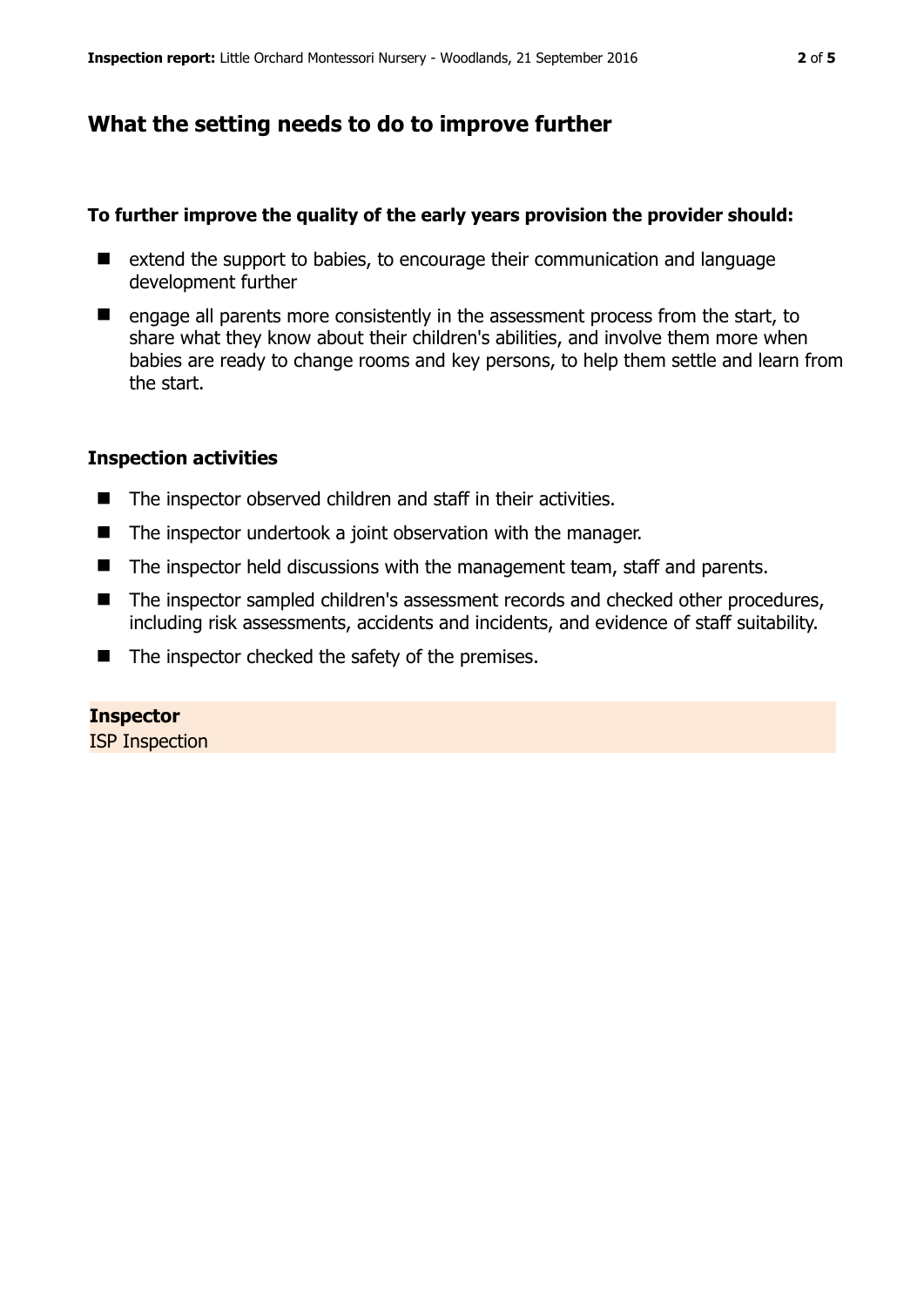## **Inspection findings**

#### **Effectiveness of the leadership and management is good**

The management team follows rigorous procedures to check and monitor staff suitability. It encourages staff development effectively through ongoing training opportunities and demonstrating good practice to teach staff about the Montessori ethos. Safeguarding is effective. The management team and staff routinely update their knowledge and awareness of child protection procedures, which enables them to safeguard children well. The management team monitors records closely as part of their risk assessment process and takes effective action to reduce and prevent the risk of accidents. The management team works closely with parents to meet children's individual needs and addresses any concerns they may have promptly, in line with its complaints procedure.

#### **Quality of teaching, learning and assessment is good**

Staff have a good knowledge of children's learning needs. They encourage all children well to explore and make discoveries. They help older children to select resources to play with independently and teach them why they need to put them back. Older children receive good support from staff to develop control and coordination of their movements, for example, to carefully transfer water from one container to another using a syringe. Children enjoy the choices of activities on offer and are engrossed as they paint or explore the scales. Babies smile and show their enjoyment as staff teach them how to stack bricks. They enjoy looking at books with staff, helping to develop their early literacy and communication skills well. Babies begin to copy actions in singing sessions and make sounds with musical instruments. The nursery has good links with the school, which helps staff to support older children to move on in their learning with confidence.

#### **Personal development, behaviour and welfare are good**

Staff teach older children well to consider risks and use equipment safely, providing everyday items that help children understand. For example, children learn to handle their cutlery and pots with care at mealtimes. Babies form secure attachments to key staff, and are happy and content. Older children are cooperative and play well together. For instance, they build a train track with others, share toys and take turns. Staff are conscientious about meeting children's individual dietary requirements and health. They are attentive to children's needs and prompt to record any accidents when they occur. Staff follow babies' individual routines well, such as sleep times, and monitor them closely to check that children remain safe when sleeping and resting.

## **Outcomes for children are good**

Children are confident learners and develop important skills for school. For example, they listen, concentrate and take an active part in group activities. Children behave well and develop good social skills. Babies show interest in their surroundings and feel secure.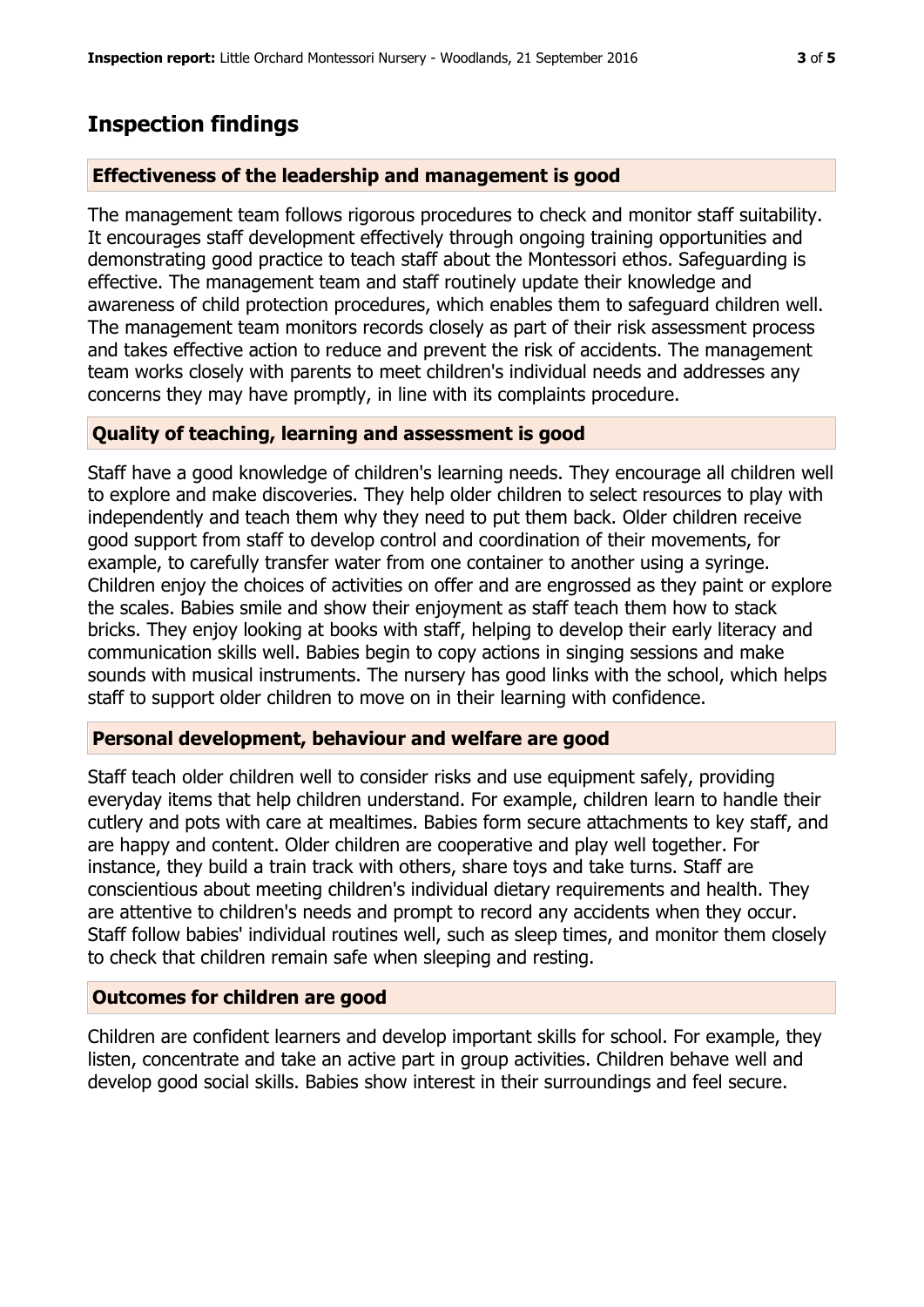# **Setting details**

| Unique reference number                             | EY484026                                                                             |  |
|-----------------------------------------------------|--------------------------------------------------------------------------------------|--|
| <b>Local authority</b>                              | Devon                                                                                |  |
| <b>Inspection number</b>                            | 1001555                                                                              |  |
| <b>Type of provision</b>                            | Full-time provision                                                                  |  |
| Day care type                                       | Childcare - Non-Domestic                                                             |  |
| <b>Registers</b>                                    | Early Years Register, Compulsory Childcare<br>Register, Voluntary Childcare Register |  |
| Age range of children                               | $0 - 8$                                                                              |  |
| <b>Total number of places</b>                       | 26                                                                                   |  |
| Number of children on roll                          | 44                                                                                   |  |
| <b>Name of registered person</b>                    | Little Orchard Montessori Nurseries Ltd                                              |  |
| <b>Registered person unique</b><br>reference number | RP902225                                                                             |  |
| <b>Date of previous inspection</b>                  | Not applicable                                                                       |  |
| <b>Telephone number</b>                             | 01752 658567                                                                         |  |

Little Orchard Montessori Nursery at Woodlands registered in 2014. The nursery operates from a prefabricated building on the premises of Woodlands Park Primary School in Devon. The nursery is open from 8am to 6pm on Monday to Friday, all year round, except for one week in December. The before-school and after-school club operates from 7.45am to 8.45am and 3.15pm to 6pm in a classroom on the school premises during term time only. There are eight staff employed to work with the children, two of whom have level 6 qualifications and six are qualified at level 3. The nursery receives early education funding to provide free places for children aged two, three and four years.

This inspection was carried out by Ofsted under sections 49 and 50 of the Childcare Act 2006 on the quality and standards of provision that is registered on the Early Years Register. The registered person must ensure that this provision complies with the statutory framework for children's learning, development and care, known as the early years foundation stage.

Any complaints about the inspection or the report should be made following the procedures set out in the guidance 'Complaints procedure: raising concerns and making complaints about Ofsted', which is available from Ofsted's website: www.gov.uk/government/organisations/ofsted. If you would like Ofsted to send you a copy of the guidance, please telephone 0300 123 4234, or email enquiries@ofsted.gov.uk.